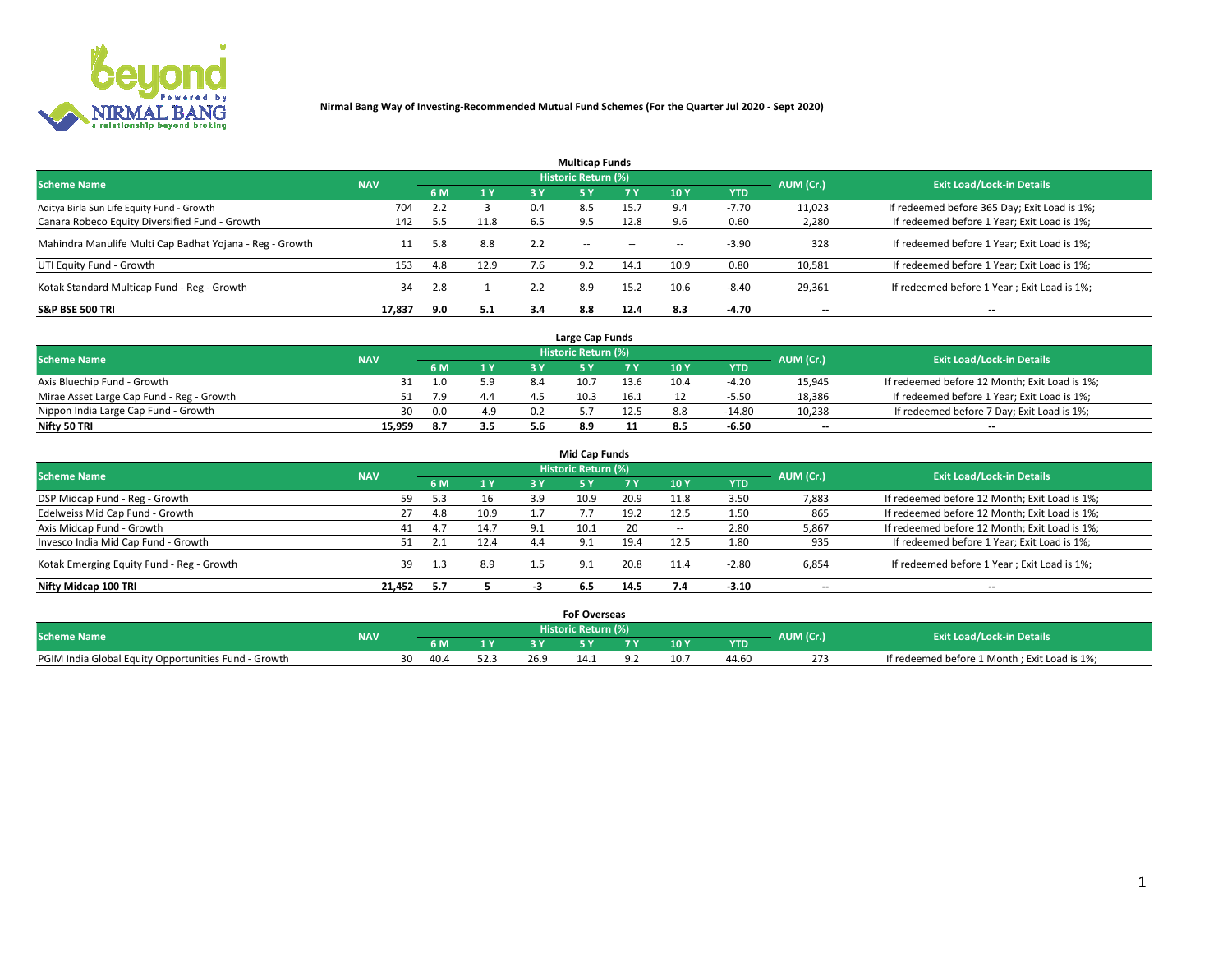

| Large & Midcap                                   |            |               |      |     |                     |      |      |            |                          |                                              |  |  |  |
|--------------------------------------------------|------------|---------------|------|-----|---------------------|------|------|------------|--------------------------|----------------------------------------------|--|--|--|
| <b>Scheme Name</b>                               | <b>NAV</b> |               |      |     | Historic Return (%) |      |      |            | AUM (Cr.)                | <b>Exit Load/Lock-in Details</b>             |  |  |  |
|                                                  |            | 6 M           | 1 Y  |     |                     |      | 10Y  | <b>YTD</b> |                          |                                              |  |  |  |
| Mirae Asset Emerging Bluechip Fund - Growth      |            | 9.2           | 10.6 |     |                     | 24.5 | 17.6 | 1.10       | 11,316                   | If redeemed before 1 Year; Exit Load is 1%;  |  |  |  |
| Canara Robeco Emerging Equities - Growth         | 98         | 4.4           | 13   |     |                     | 23.3 |      | 1.10       | 5,878                    | If redeemed before 1 Year; Exit Load is 1%;  |  |  |  |
| Principal Emerging Bluechip Fund - Growth        | 107        | 5.3           | 11.3 |     | 10.2                | 20.1 | 12.2 | $-0.70$    | 2,091                    | If redeemed before 365 Day; Exit Load is 1%; |  |  |  |
| Invesco India Growth Opportunities Fund - Growth | 34         | $2.4^{\circ}$ | 2.9  | 37  | 8.6                 | 13.9 | 9.9  | $-6.70$    | 2,831                    | If redeemed before 1 Year; Exit Load is 1%;  |  |  |  |
| Sundaram Large and Mid Cap Fund - Reg - Growth   | 33         | -1.1          | 1.6  |     | 8.6                 |      | 8.4  | $-9.80$    | 1,196                    | If redeemed before 365 Day; Exit Load is 1%; |  |  |  |
| NIFTY Large Midcap 250 TRI                       | 7.201      |               |      | 2.8 | 9.4                 | 14.8 | 9.2  | $-2.90$    | $\overline{\phantom{a}}$ | $- -$                                        |  |  |  |

|                                                     |            |                                  |     | <b>Focused Funds</b> |      |        |            |                          |                                               |
|-----------------------------------------------------|------------|----------------------------------|-----|----------------------|------|--------|------------|--------------------------|-----------------------------------------------|
| <b>Scheme Name</b>                                  | AUM (Cr.)  | <b>Exit Load/Lock-in Details</b> |     |                      |      |        |            |                          |                                               |
|                                                     | <b>NAV</b> | 6 M                              | 1 Y |                      |      | 10 Y   | <b>YTD</b> |                          |                                               |
| Axis Focused 25 Fund - Growth                       | 29         | $-0.2$                           | 6.5 | 11.3                 | 14.4 | $\sim$ | $-5.0C$    | 11,043                   | If redeemed before 12 Month; Exit Load is 1%; |
| ICICI Prudential Focused Equity Fund - Ret - Growth | 30         | 15.5                             | 6.5 |                      | 10.8 |        | 4.80       | 755                      | If redeemed before 1 Year; Exit Load is 1%;   |
| SBI Focused Equity Fund - Growth                    | 146        | $-0.8$                           | 6.8 | 10.6                 | 16.9 | 12.8   | $-4.90$    | 9,506                    | If redeemed before 1 Year; Exit Load is 1%;   |
| S&P BSE 500 TRI                                     | 17,837     | 9.0                              | 5.1 |                      | 12.4 | 8.3    | -4.70      | $\overline{\phantom{a}}$ | $- -$                                         |

|                              |            |     |        |                     | <b>Small Cap Funds</b> |                                  |            |       |                                             |
|------------------------------|------------|-----|--------|---------------------|------------------------|----------------------------------|------------|-------|---------------------------------------------|
| <b>Scheme Name</b>           | <b>NAV</b> |     |        | Historic Return (%) | AUM (Cr.)              | <b>Exit Load/Lock-in Details</b> |            |       |                                             |
|                              |            | 6 M | 1 Y    |                     |                        | 10 <sub>Y</sub>                  | <b>YTD</b> |       |                                             |
| HDFC Small Cap Fund - Growth |            |     | $-2.5$ |                     |                        | 8.8                              | $-5.00$    | 8,645 | If redeemed before 1 Year; Exit Load is 1%; |
| SBI Small Cap Fund - Growth  |            | 8.5 | 15.6   |                     | 13.3                   |                                  | 6.30       | 4.270 | If redeemed before 1 Year; Exit Load is 1%; |
| Nifty Smallcap 100 TRI       | 6.869      |     | 2.3    | $-10.1$             |                        |                                  | -4.10      | $- -$ | $- -$                                       |

| ELSS Schemes (Tax Saving u/s 80-C)           |            |        |      |                            |            |        |                          |            |                          |                                  |  |  |  |
|----------------------------------------------|------------|--------|------|----------------------------|------------|--------|--------------------------|------------|--------------------------|----------------------------------|--|--|--|
| <b>Scheme Name</b>                           | <b>NAV</b> |        |      | <b>Historic Return (%)</b> |            |        |                          |            | AUM (Cr.)                | <b>Exit Load/Lock-in Details</b> |  |  |  |
|                                              |            | 6 M    | 1Y   | 73 Y                       | <b>5Y</b>  | 7 Y    | 10 Y                     | <b>YTD</b> |                          |                                  |  |  |  |
| Aditya Birla Sun Life Tax Relief 96 - Growth | 32         | 4.3    | 7.5  |                            | 8.6        | 15.9   | 9.9                      | $-2.40$    | 11,001                   | Nil                              |  |  |  |
| Axis Long Term Equity Fund - Growth          | 46         | $-2.3$ | 4.7  |                            | 8.9        | 17.7   | 14.2                     | $-6.00$    | 21,051                   | Nil                              |  |  |  |
| Canara Robeco Equity Tax Saver Fund - Growth | 70         | 6.4    | 13.6 |                            | 9.7        | 13.8   | 9.9                      | 2.30       | 1,122                    | Nil                              |  |  |  |
| Invesco India Tax Plan - Growth              |            | 4.2    | 7.7  |                            | 8.8        |        |                          | $-2.90$    | 1,113                    | Nil                              |  |  |  |
| Mirae Asset Tax Saver Fund - Reg - Growth    | 19         | 10.9   | 9.1  | 6.4                        | $\sim$ $-$ | $\sim$ | $\overline{\phantom{a}}$ | $-2.20$    | 4,181                    | Nil                              |  |  |  |
| S&P BSE 200 TRI                              | 5,769      | 9.1    | 4.9  | 4.3                        | 9.1        | 12.3   | 8.5                      | $-5.10$    | $\overline{\phantom{a}}$ | $- -$                            |  |  |  |

# 2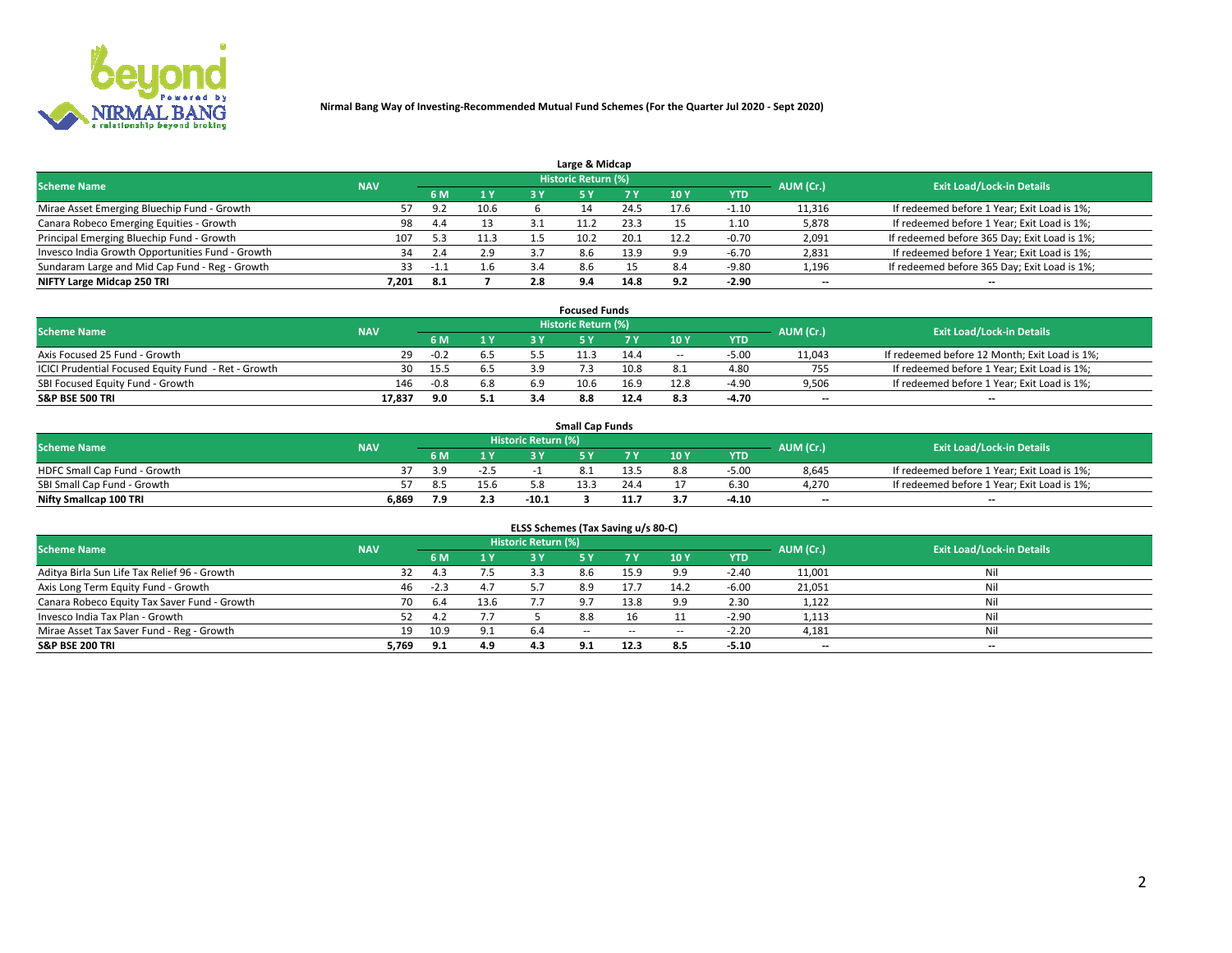

|                                                        |            |            |      |                            | <b>Solution Oriented</b> |      |                          |            |                          |                                                                     |
|--------------------------------------------------------|------------|------------|------|----------------------------|--------------------------|------|--------------------------|------------|--------------------------|---------------------------------------------------------------------|
| <b>Scheme Name</b>                                     | <b>NAV</b> |            |      | <b>Historic Return (%)</b> |                          |      |                          |            | AUM (Cr.)                | <b>Exit Load/Lock-in Details</b>                                    |
|                                                        |            | <b>6 M</b> | 1 Y  | 3 Y                        |                          |      | 10Y                      | <b>YTD</b> |                          |                                                                     |
|                                                        |            |            |      |                            |                          |      |                          |            |                          | If redeemed before 1 Year; Exit Load is 3%; If redeemed bet. 1 Year |
| <b>HDFC Childrens Gift Fund</b>                        | 124        | 7.3        | 5.9  | 4.6                        | 8.9                      | 13.9 | 11.9                     | $-0.30$    | 3.363                    | to 2 Year; Exit Load is 2%; If redeemed bet. 2 Year to 3 Year; Exit |
|                                                        |            |            |      |                            |                          |      |                          |            |                          | Load is 1%;                                                         |
| Tata Retirement Savings Fund - Moderate Plan - Reg     | 32         | 7.4        | 10.1 | 3.3                        | 9.7                      | 15.6 |                          | -0.30      | 1,155                    | If redeemed before 61 Month; Exit Load is 1%;                       |
| Tata Retirement Savings Fund - Progressive Plan - Reg  | 30         | 7.1        | 9.1  |                            | 10.9                     | 15.2 | $\overline{\phantom{a}}$ | $-2.40$    | 793                      | If redeemed before 61 Month; Exit Load is 1%;                       |
| Tata Retirement Savings Fund - Reg - Conservative Plan | 22         | ς γ        |      |                            |                          |      | --                       | 4.80       | 144                      | If redeemed before 61 Month; Exit Load is 1%;                       |
| S&P BSE 200 TRI                                        | 5,769      | 9.1        | 4.9  | 4.3                        | 9.1                      | 12.3 | 8.5                      | $-5.10$    | $\overline{\phantom{a}}$ | $- -$                                                               |

|                                                    |            |     |              |                            | <b>Index Fund</b> |      |      |            |           |                                               |
|----------------------------------------------------|------------|-----|--------------|----------------------------|-------------------|------|------|------------|-----------|-----------------------------------------------|
| <b>Scheme Name</b>                                 | <b>NAV</b> |     |              | <b>Historic Return (%)</b> |                   |      |      |            | AUM (Cr.) | <b>Exit Load/Lock-in Details</b>              |
|                                                    |            | 6 M | $\sqrt{1}$ Y | 2 V                        |                   |      | 10 Y | <b>YTD</b> |           |                                               |
| HDFC Index Fund-NIFTY 50 Plan                      | 103        |     | 2.6          |                            |                   | 10.5 |      | $-7.20$    | 1,858     | If redeemed before 3 Day; Exit Load is 0.25%; |
| ICICI Prudential Nifty Next 50 Index Fund - Growth |            |     |              |                            |                   | 13.4 |      | $-5.60$    | 768       | Nil                                           |
| UTI Nifty Index Fund - Growth                      | 74         | 8.2 |              |                            |                   | 10.6 |      | $-7.00$    | 2,571     | Nil                                           |
| Nifty 50 TRI                                       | 15,959     |     | 3.5          |                            | 8.9               |      | 8.5  | -6.50      | $- -$     | $- -$                                         |

|                                       |            |     |                            | <b>Contra/Value Fund</b> |      |     |            |                          |                                             |
|---------------------------------------|------------|-----|----------------------------|--------------------------|------|-----|------------|--------------------------|---------------------------------------------|
| <b>Scheme Name</b>                    | <b>NAV</b> |     | <b>Historic Return (%)</b> |                          |      |     |            | AUM (Cr.)                | <b>Exit Load/Lock-in Details</b>            |
|                                       |            | 4 W |                            |                          | 7 V  | 10Y | <b>YTD</b> |                          |                                             |
| Invesco India Contra Fund - Growth    | 49.        |     |                            | 10.                      | 18.6 |     | $-0.40$    | 5,019                    | If redeemed before 1 Year; Exit Load is 1%; |
| UTI Value Opportunities Fund - Growth | 62         |     |                            |                          | 10.1 |     | $-4.60$    | 4,251                    | If redeemed before 1 Year; Exit Load is 1%; |
| <b>S&amp;P BSE 500 TRI</b>            | 17.837     | 5.1 |                            |                          |      |     | $-4.70$    | $\overline{\phantom{a}}$ | $- -$                                       |

| Sector/Thematic                                                           |            |         |         |                     |            |            |                          |            |           |                                               |  |  |  |
|---------------------------------------------------------------------------|------------|---------|---------|---------------------|------------|------------|--------------------------|------------|-----------|-----------------------------------------------|--|--|--|
| <b>Scheme Name</b>                                                        | <b>NAV</b> |         |         | Historic Return (%) |            |            |                          |            | AUM (Cr.) | <b>Exit Load/Lock-in Details</b>              |  |  |  |
|                                                                           |            | 6 M     | 1 Y     | 3 Y                 | <b>5Y</b>  | <b>7 Y</b> | 10Y                      | <b>YTD</b> |           |                                               |  |  |  |
| Canara Robeco Consumer Trends Fund - Reg - Growth                         | 42         | 2.8     | 10.9    | 5.8                 | 11.4       | 16.2       | 11.4                     | $-1.80$    | 398       | If redeemed before 1 Year; Exit Load is 1%;   |  |  |  |
| Mirae Asset Great Consumer Fund - Growth                                  | 36         | 3.3     | 7.9     | 5.6                 | .1.3       | 14.6       | $\overline{\phantom{a}}$ | $-4.50$    | 1,013     | If redeemed before 1 Year; Exit Load is 1%;   |  |  |  |
| <b>ICICI Prudential Technology Fund - Growth</b>                          | 73         | 33.0    | 20.2    | 22.1                | 11.9       |            | 15.7                     | 26.10      | 475       | If redeemed before 15 Day; Exit Load is 1%;   |  |  |  |
| Nippon India Pharma Fund - Growth                                         | 215        | 38.8    | 49.2    | 20.3                | 8          | 16.6       | 15.3                     | 41.20      | 3,496     | If redeemed before 1 Month; Exit Load is 1%;  |  |  |  |
| BNP Paribas India Consumption Fund - Reg - Growth                         | 13         | 3.1     | 14      | $\sim$ $\sim$       | $\sim$ $-$ | $- -$      | $\overline{\phantom{a}}$ | 0.60       | 531       | If redeemed before 12 Month; Exit Load is 1%; |  |  |  |
| ICICI Prudential Banking and Financial Services Fund - Retail -<br>Growth | 50         | $-13.6$ | $-16.9$ | $-5.8$              | 7.4        | 15.3       | 10.3                     | $-27.70$   | 2,633     | If redeemed before 15 Day; Exit Load is 1%;   |  |  |  |
| <b>S&amp;P BSE 500 TRI</b>                                                | 17,837     | 9.0     | 5.1     | 3.4                 | 8.8        | 12.4       | 8.3                      | $-4.70$    | $- -$     | --                                            |  |  |  |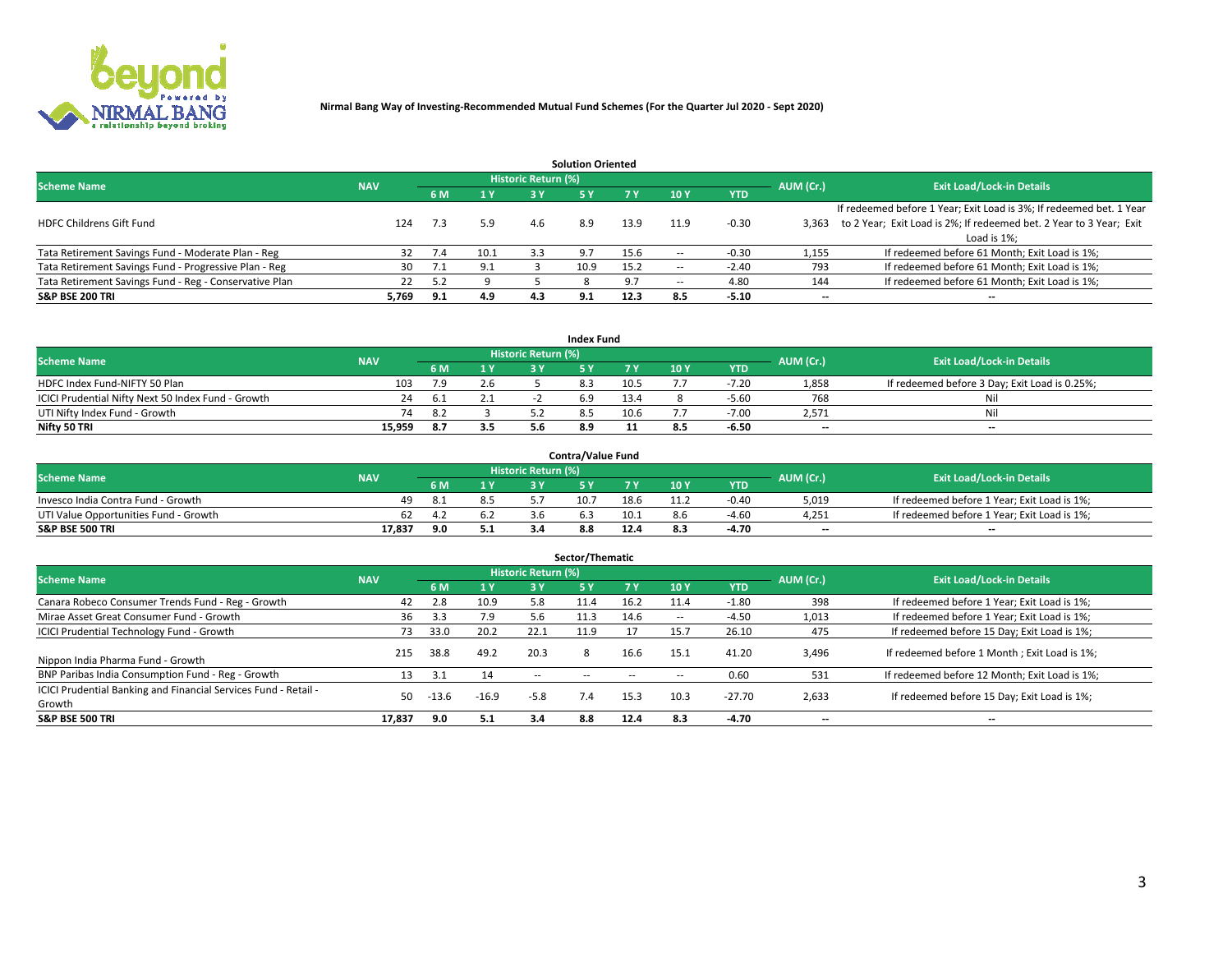

| <b>Dynamic Asset Allocation Funds</b>                   |            |     |     |                            |     |        |      |            |                          |                                                 |  |  |  |  |
|---------------------------------------------------------|------------|-----|-----|----------------------------|-----|--------|------|------------|--------------------------|-------------------------------------------------|--|--|--|--|
| <b>Scheme Name</b>                                      | <b>NAV</b> |     |     | <b>Historic Return (%)</b> |     |        |      |            | AUM (Cr.)                | <b>Exit Load/Lock-in Details</b>                |  |  |  |  |
|                                                         |            | 6 M | 1 Y | 3 Y                        |     |        | 10Y  | <b>YTD</b> |                          |                                                 |  |  |  |  |
| ICICI Prudential Balanced Advantage Fund - Reg - Growth | 38         | 7.3 |     |                            |     | 11.9   | 10.7 | $-0.60$    | 26,139                   | If redeemed before 1 Year; Exit Load is 1%;     |  |  |  |  |
| Invesco India Dynamic Equity Fund - Growth              | 29         | 3.1 | 3.2 |                            | 6.5 | 10.8   | 8.5  | $-2.80$    | 744                      | If redeemed before 3 Month; Exit Load is 0.25%; |  |  |  |  |
| Nippon India Balanced Advantage Fund - Growth           | 93         |     | 3.9 |                            |     | 1.9ء   | 8.5  | $-1.40$    | 2,876                    | If redeemed before 12 Month; Exit Load is 1%;   |  |  |  |  |
| SBI Dynamic Asset Allocation Fund - Reg - Growth        |            | 6.3 | 1.4 | 3.4                        | 6.7 | $\sim$ | --   | $-4.00$    | 593                      | If redeemed before 12 Month; Exit Load is 1%;   |  |  |  |  |
| NIFTY 50 Hybrid Composite Debt 65:35 Index              | 10,596     | 9.1 | 7.8 | 7.3                        | 9.5 | 11.3   |      | 0.30       | $\overline{\phantom{a}}$ | $- -$                                           |  |  |  |  |

| <b>Hybrid Aggressive</b>                        |            |     |        |                     |     |        |                          |            |                          |                                               |  |  |  |  |
|-------------------------------------------------|------------|-----|--------|---------------------|-----|--------|--------------------------|------------|--------------------------|-----------------------------------------------|--|--|--|--|
| <b>Scheme Name</b>                              | <b>NAV</b> |     |        | Historic Return (%) |     |        |                          |            | AUM (Cr.)                | <b>Exit Load/Lock-in Details</b>              |  |  |  |  |
|                                                 |            | 6 M | 1 Y    | RУ                  |     |        | 10Y                      | <b>YTD</b> |                          |                                               |  |  |  |  |
| Canara Robeco Equity Hybrid Fund - Growth       | 172        |     | 11.4   |                     |     | 14.3   | 10.6                     | 2.30       | 3,351                    | If redeemed before 1 Year; Exit Load is 1%;   |  |  |  |  |
| SBI Equity Hybrid Fund - Growth                 | 140        | 0.5 | 3.8    |                     |     | 14.1   | 10.3                     | $-4.20$    | 31,434                   | If redeemed before 12 Month; Exit Load is 1%; |  |  |  |  |
| Mirae Asset Hybrid - Equity Fund - Reg - Growth | 15.        | 7.5 |        |                     | 9.8 | $\sim$ | $\overline{\phantom{a}}$ | $-2.60$    | 3,749                    | If redeemed before 1 Year; Exit Load is 1%;   |  |  |  |  |
| ICICI Prudential Equity & Debt Fund - Growth    | 129        | 4.4 | $-0.2$ |                     |     | 12.9   | 11.1                     | $-8.00$    | 17,403                   | If redeemed before 1 Year; Exit Load is 1%;   |  |  |  |  |
| NIFTY 50 Hybrid Composite Debt 65:35 Index      | 10.596     | 9.1 | 7.8    |                     |     | 11.3   |                          | 0.30       | $\overline{\phantom{a}}$ | $- -$                                         |  |  |  |  |

| <b>Arbitrage Fund</b>                      |                                                         |    |     |     |     |     |     |        |            |           |                                                 |  |  |  |
|--------------------------------------------|---------------------------------------------------------|----|-----|-----|-----|-----|-----|--------|------------|-----------|-------------------------------------------------|--|--|--|
|                                            | Historic Return (%)<br><b>Scheme Name</b><br><b>NAV</b> |    |     |     |     |     |     |        |            |           |                                                 |  |  |  |
|                                            |                                                         |    | 4 M | 3 M | 6 M |     |     |        | <b>YTD</b> | AUM (Cr.) | <b>Exit Load/Lock-in Details</b>                |  |  |  |
| IDFC Arbitrage Fund - Reg - Growth         |                                                         | 25 |     | 1.6 |     |     |     |        | 3.80       | 7,596     | If redeemed before 1 Month; Exit Load is 0.25%; |  |  |  |
| Kotak Equity Arbitrage Fund - Reg - Growth |                                                         | 28 | 3.8 |     |     |     |     |        | 4.40       | 15,364    | If redeemed before 30 Day; Exit Load is 0.25%;  |  |  |  |
| Tata Arbitrage Fund - Reg - Growth         |                                                         |    |     |     | 4.h |     | $-$ | $\sim$ | 5.20       | 2,050     | If redeemed before 30 Day; Exit Load is 0.25%;  |  |  |  |
| Nippon India Arbitrage Fund - Growth       |                                                         | 20 |     | 1.9 |     | 4.6 |     |        | 4.40       | 7.576     | If redeemed before 1 Month; Exit Load is 0.25%; |  |  |  |

| Overnight Fund                                      |            |            |     |                     |     |           |            |                 |                          |                                  |  |  |  |  |
|-----------------------------------------------------|------------|------------|-----|---------------------|-----|-----------|------------|-----------------|--------------------------|----------------------------------|--|--|--|--|
| <b>Scheme Name</b>                                  | <b>NAV</b> |            |     | Historic Return (%) |     |           | <b>YTM</b> | Avg             | AUM (Cr.)                | <b>Exit Load/Lock-in Details</b> |  |  |  |  |
|                                                     |            | <b>1 W</b> | 2 W | 1 M                 | : M | <b>1Y</b> |            | <b>Maturity</b> |                          |                                  |  |  |  |  |
| Aditya Birla Sun Life Overnight Fund - Reg - Growth | 1,092      | 2.8        | 2.8 | 2.9                 | 2.9 | 3 Q       | 3.24       | $\sim$ $-$      | 7,592                    | Nil                              |  |  |  |  |
| HDFC Overnight Fund - Growth                        | 2,992      | 2.9        | 2.8 | 2.9                 | 2.9 | 3.8       | 3.01769    | 4.61            | 11,845                   | Nil                              |  |  |  |  |
| ICICI Prudential Overnight Fund - Reg - Growth      | 109        |            | 2.8 | 2.9                 | 2.9 | ıа        | 3.26       | 0.01            | 8,645                    | Nil                              |  |  |  |  |
| Nippon India Overnight Fund - Reg - Growth          | 109        | 2.9        | 2.9 | 2.9                 | 2.9 | 3.9       | 3.17       | 0.01            | 4,508                    | Nil                              |  |  |  |  |
| Kotak Overnight Fund - Reg - Growth                 | 1,079      | 2.9        | 2.9 | 2.9                 | 2.9 | 3 Q       |            | 0.01            | 4,494                    | Nil                              |  |  |  |  |
| <b>CRISIL Liquid Fund Index</b>                     | $-$        | 3.7        | 3.9 |                     | 4.1 | 5.3       | --         | $- -$           | $\overline{\phantom{a}}$ | $- -$                            |  |  |  |  |

### **Overnight Fund**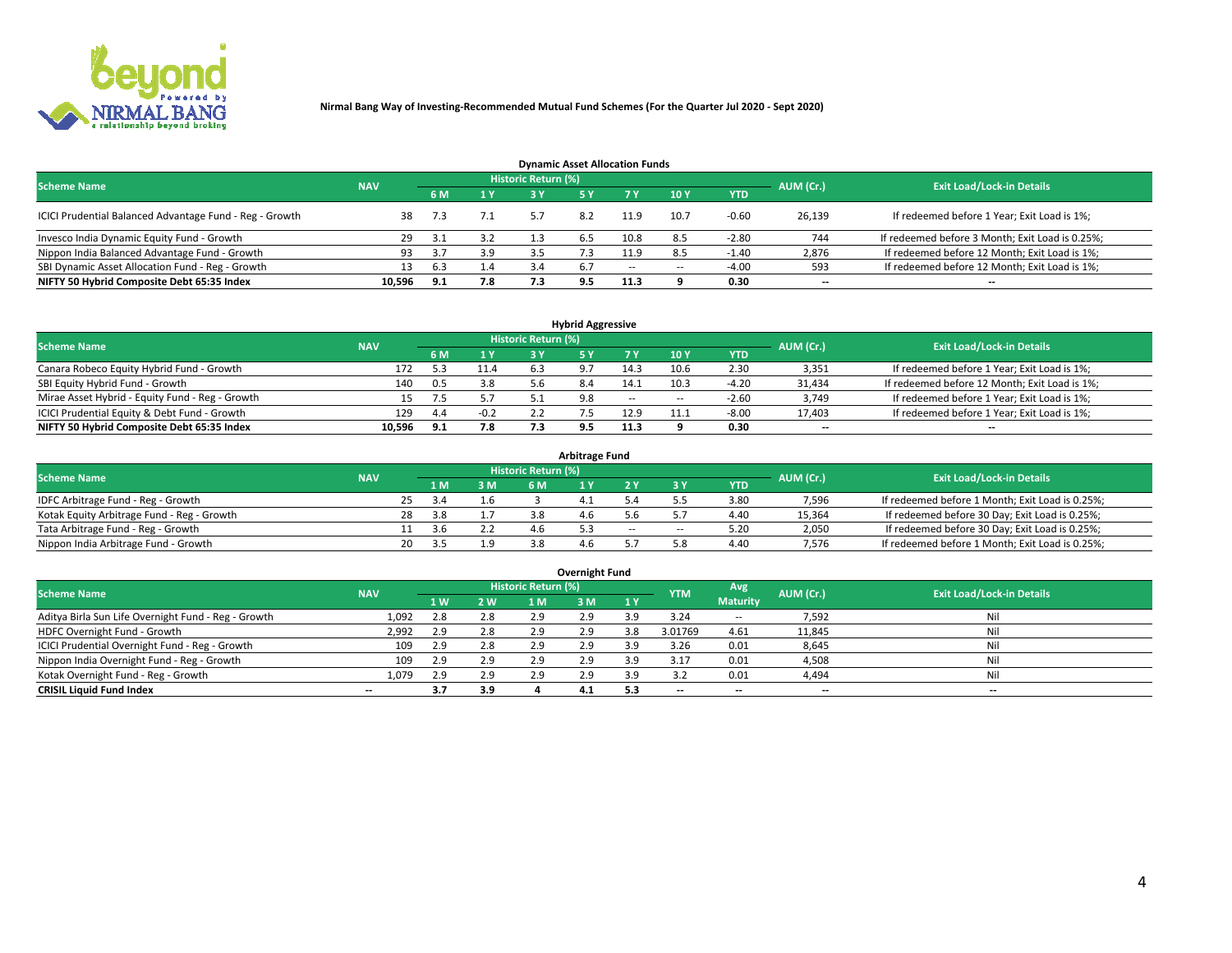

| <b>Liauid Funds</b>                              |            |                |     |                            |     |     |            |                 |           |                                  |  |  |  |  |
|--------------------------------------------------|------------|----------------|-----|----------------------------|-----|-----|------------|-----------------|-----------|----------------------------------|--|--|--|--|
| <b>Scheme Name</b>                               | <b>NAV</b> |                |     | <b>Historic Return (%)</b> |     |     | <b>YTM</b> | Avg             | AUM (Cr.) | <b>Exit Load/Lock-in Details</b> |  |  |  |  |
|                                                  |            | 1 <sub>W</sub> | 2 W |                            | : M | 1Y  |            | <b>Maturity</b> |           |                                  |  |  |  |  |
| Aditya Birla Sun Life Liquid Fund - Reg - Growth | 324        |                |     |                            |     |     | 3.63       | $\sim$ $-$      | 39,810    | *Ref Footnote                    |  |  |  |  |
| ICICI Prudential Liquid Fund - Reg - Growth      | 298        |                |     |                            |     |     | 3.64       | 0.10            | 54,835    | *Ref Footnote                    |  |  |  |  |
| Kotak Liquid Fund - Reg - Growth                 | 4,071      | 2.6            | 2.9 |                            |     | 4.8 | 3.49       | 0.10            | 32,611    | *Ref Footnote                    |  |  |  |  |
| Nippon India Liquid Fund - Growth                | 4,913      | 2.6            | 2.9 |                            |     |     | 3.51       | 0.12            | 29,334    | *Ref Footnote                    |  |  |  |  |
| Mahindra Manulife Liquid Fund - Reg - Growth     | 1,306      | 2.9            | 3.1 |                            |     |     |            | 0.10            | 2,032     | *Ref Footnote                    |  |  |  |  |
| <b>CRISIL Liquid Fund Index</b>                  | $- -$      | 3.7            | 3.9 |                            | 4.1 | 5.3 | $- -$      | $- -$           | --        | $- -$                            |  |  |  |  |

| <b>Ultra Short Fund</b>                                                                                                                     |       |      |     |     |  |        |                          |                 |                          |       |  |  |  |  |
|---------------------------------------------------------------------------------------------------------------------------------------------|-------|------|-----|-----|--|--------|--------------------------|-----------------|--------------------------|-------|--|--|--|--|
| <b>Historic Return (%)</b><br><b>Avg</b><br><b>Scheme Name</b><br>AUM (Cr.)<br><b>Exit Load/Lock-in Details</b><br><b>YTM</b><br><b>NAV</b> |       |      |     |     |  |        |                          |                 |                          |       |  |  |  |  |
|                                                                                                                                             |       | 1 M  | 3 M | 6 M |  |        |                          | <b>Maturity</b> |                          |       |  |  |  |  |
| HDFC Ultra Short Term Fund - Reg - Growth                                                                                                   |       | -4.4 | b.b |     |  | $\sim$ | 4.37958                  | 3.75            | 11.891                   | Nil   |  |  |  |  |
| L&T Ultra Short Term Fund - Growth                                                                                                          | 34    |      | 4.4 | 6.4 |  |        |                          | <b>COLUM</b>    | 2.045                    | Nil   |  |  |  |  |
| <b>NIFTY Ultra Short Duration Debt Index</b>                                                                                                | 4,170 | 4.3  |     |     |  |        | $\overline{\phantom{a}}$ | $- -$           | $\overline{\phantom{a}}$ | $- -$ |  |  |  |  |

| <b>Money Market Fund</b>                                |            |     |     |                     |  |       |                          |                 |                          |                                  |  |  |  |  |
|---------------------------------------------------------|------------|-----|-----|---------------------|--|-------|--------------------------|-----------------|--------------------------|----------------------------------|--|--|--|--|
| <b>Scheme Name</b>                                      | <b>NAV</b> |     |     | Historic Return (%) |  |       | <b>YTM</b>               | Avg             | AUM (Cr.)                | <b>Exit Load/Lock-in Details</b> |  |  |  |  |
|                                                         |            | 1 M | 3 M | 6 M                 |  | 3 Y   |                          | <b>Maturity</b> |                          |                                  |  |  |  |  |
| Aditya Birla Sun Life Money Manager Fund - Reg - Growth | 279        | 4.7 | 6.2 | 7.7                 |  | 7.8   | 3.98                     | $\sim$          | 9,969                    | Nil                              |  |  |  |  |
| HDFC Money Market Fund - Growth                         | 4.326      | 4.5 | 6.4 |                     |  |       | 3.87772                  | 4.61            | 10,759                   | Nil                              |  |  |  |  |
| Tata Money Market Fund - Reg - Growth                   | 3,559      | 4.7 |     |                     |  |       | 4.08                     | 0.46            | 564                      | Nil                              |  |  |  |  |
| <b>CRISIL Liquid Fund Index</b>                         | $- -$      | 4.0 | 4.1 |                     |  | $- -$ | $\overline{\phantom{a}}$ | $- -$           | $\overline{\phantom{a}}$ | $- -$                            |  |  |  |  |

| <b>Short Term Fund</b>                |            |      |      |                     |                                  |     |      |                 |           |   |  |  |  |  |
|---------------------------------------|------------|------|------|---------------------|----------------------------------|-----|------|-----------------|-----------|---|--|--|--|--|
| <b>Scheme Name</b>                    | <b>NAV</b> |      |      | Historic Return (%) | <b>Exit Load/Lock-in Details</b> |     |      |                 |           |   |  |  |  |  |
|                                       |            | 1 M. | 3 M  | 6 M                 | ı v                              | 2 V | YTM  | <b>Maturity</b> | AUM (Cr.) |   |  |  |  |  |
| HDFC Short Term Debt Fund - Growth    | 24         |      | 12.5 |                     | 10.6                             | 8.b | o.ZF |                 | 13,154    | N |  |  |  |  |
| Nippon India Short Term Fund - Growth | 40         |      | 10.2 | 8.9                 |                                  |     | 4.د  | 2.63            | 8,291     | M |  |  |  |  |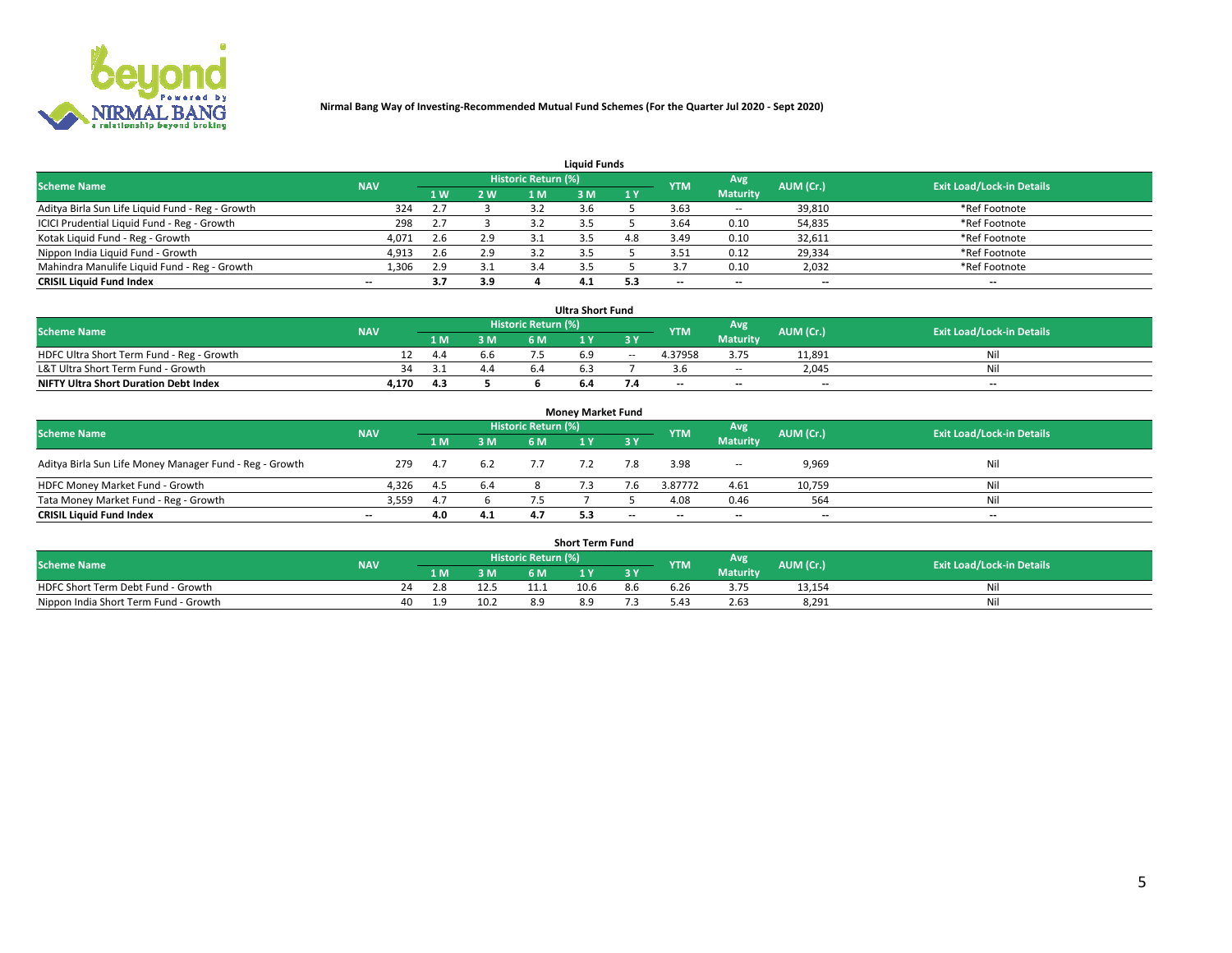

|                                           | <b>Low Duration Fund</b> |     |     |                            |  |     |            |                 |           |                                  |  |  |  |  |  |
|-------------------------------------------|--------------------------|-----|-----|----------------------------|--|-----|------------|-----------------|-----------|----------------------------------|--|--|--|--|--|
| <b>Scheme Name</b>                        | <b>NAV</b>               |     |     | <b>Historic Return (%)</b> |  |     | <b>YTM</b> | Avg             | AUM (Cr.) | <b>Exit Load/Lock-in Details</b> |  |  |  |  |  |
|                                           |                          | 1 M | 3 M |                            |  | 3 Y |            | <b>Maturity</b> |           |                                  |  |  |  |  |  |
| Axis Treasury Advantage Fund - Growth     | 2.343                    |     | 8.2 |                            |  |     | 4.18       | 0.95            | 6,334     | Nil                              |  |  |  |  |  |
| Canara Robeco Savings Fund - Reg - Growth | 32                       | 2.4 |     |                            |  |     | 4.04       | 0.99            | 1,228     | Nil                              |  |  |  |  |  |
| IDFC Low Duration Fund - Reg - Growth     | 30                       |     | '.6 |                            |  |     | 4.01       | 1.01            | 5,326     | Nil                              |  |  |  |  |  |

| <b>Banking &amp; PSU Bond Funds</b>                 |            |    |     |      |                            |      |                   |      |                 |                                  |     |  |  |  |
|-----------------------------------------------------|------------|----|-----|------|----------------------------|------|-------------------|------|-----------------|----------------------------------|-----|--|--|--|
| <b>Scheme Name</b>                                  | <b>NAV</b> |    |     |      | <b>Historic Return (%)</b> |      | Avg<br><b>YTM</b> |      | AUM (Cr.)       | <b>Exit Load/Lock-in Details</b> |     |  |  |  |
|                                                     |            |    |     | 3 M  | 6 M                        |      |                   |      | <b>Maturity</b> |                                  |     |  |  |  |
| HDFC Banking and PSU Debt Fund - Reg - Growth       |            |    |     |      | 10.5                       | 10.1 |                   | 6.09 | 3.62            | 8,173                            | Nil |  |  |  |
| Kotak Banking and PSU Debt Fund - Reg - Growth      |            | 49 | 0.4 | 10.6 | 10.5                       | 10.1 | 8.6               |      | 4.37            | 7,830                            | Nil |  |  |  |
| Nippon India Banking & PSU Debt Fund - Reg - Growth |            | 16 |     | 10.3 |                            | 10.3 |                   | 4.98 | 3.35            | 5.425                            | Ni  |  |  |  |

| <b>Corporate Bond Funds</b>                         |            |     |     |                            |      |  |            |                 |           |                                                |  |  |  |  |
|-----------------------------------------------------|------------|-----|-----|----------------------------|------|--|------------|-----------------|-----------|------------------------------------------------|--|--|--|--|
| <b>Scheme Name</b>                                  | <b>NAV</b> |     |     | <b>Historic Return (%)</b> |      |  | <b>YTM</b> | Avg             | AUM (Cr.) | <b>Exit Load/Lock-in Details</b>               |  |  |  |  |
|                                                     |            |     | 3 M | 6 M                        |      |  |            | <b>Maturity</b> |           |                                                |  |  |  |  |
| ICICI Prudential Corporate Bond Fund - Reg - Growth |            |     |     |                            | 10.3 |  | 5.19       | 3.82            | 17.389    | Nil                                            |  |  |  |  |
| L&T Triple Ace Bond Fund - Reg - Growth             | 56         | -15 | 8.4 | $^{\circ}$                 |      |  | 6.31       | $\sim$ $-$      | 4,615     | If redeemed before 3 Month; Exit Load is 0.5%; |  |  |  |  |
| Kotak Corporate Bond Fund - Std - Growth            | 2,823      |     |     | 10                         |      |  |            | 2.11            | 5,267     | Nil                                            |  |  |  |  |

| <b>Credit Risk Fund</b>                    |            |    |     |      |                            |     |           |            |                 |           |                                                                       |  |  |  |
|--------------------------------------------|------------|----|-----|------|----------------------------|-----|-----------|------------|-----------------|-----------|-----------------------------------------------------------------------|--|--|--|
| <b>Scheme Name</b>                         | <b>NAV</b> |    |     |      | <b>Historic Return (%)</b> |     |           | <b>YTM</b> | <b>Avg</b>      | AUM (Cr.) | <b>Exit Load/Lock-in Details</b>                                      |  |  |  |
|                                            |            |    | 1 M | 3 M  | 6 M                        |     | <b>3Y</b> |            | <b>Maturity</b> |           |                                                                       |  |  |  |
| ICICI Prudential Credit Risk Fund - Growth |            | 23 |     | 13.6 | 8.3                        | 9.9 |           | 8.94       | 2.93            | 6,556     | If redeemed before 1 Year; Exit Load is 1%;                           |  |  |  |
| HDFC Credit Risk Debt Fund - Reg - Growth  |            |    |     |      |                            |     |           | 9.79122    | 2.85            | 6,181     | If redeemed before 12 Month; Exit Load is 1%; If redeemed bet. 12     |  |  |  |
|                                            |            |    | 4 h |      |                            |     |           |            |                 |           | Month to 18 Month; Exit Load is 0.5%;                                 |  |  |  |
|                                            |            |    |     |      |                            |     |           |            |                 |           | If redeemed before 12 Month; Exit Load is 3%; If redeemed bet. 12     |  |  |  |
| SBI Credit Risk Fund - Growth              |            | 33 | 6.5 | 12.2 |                            |     |           | '.97       | 3.61            |           | 3,848 Month to 24 Month; Exit Load is 1.5%; If redeemed bet. 24 Month |  |  |  |
|                                            |            |    |     |      |                            |     |           |            |                 |           | to 36 Month; Exit Load is 0.75%;                                      |  |  |  |

| <b>Floater Fund</b>                      |            |    |     |    |                     |      |   |            |                        |           |                                  |
|------------------------------------------|------------|----|-----|----|---------------------|------|---|------------|------------------------|-----------|----------------------------------|
| <b>Scheme Name</b>                       | <b>NAV</b> |    |     |    | Historic Return (%) |      |   | <b>YTM</b> | Avg<br><b>Maturity</b> | AUM (Cr.) | <b>Exit Load/Lock-in Details</b> |
|                                          |            |    | 1 M | ЗM | 6 M                 | - 17 | . |            |                        |           |                                  |
| Nippon India Floating Rate Fund - Growth |            | 34 |     |    |                     | 10.5 |   |            | 2.87                   | 13,568    | NL                               |